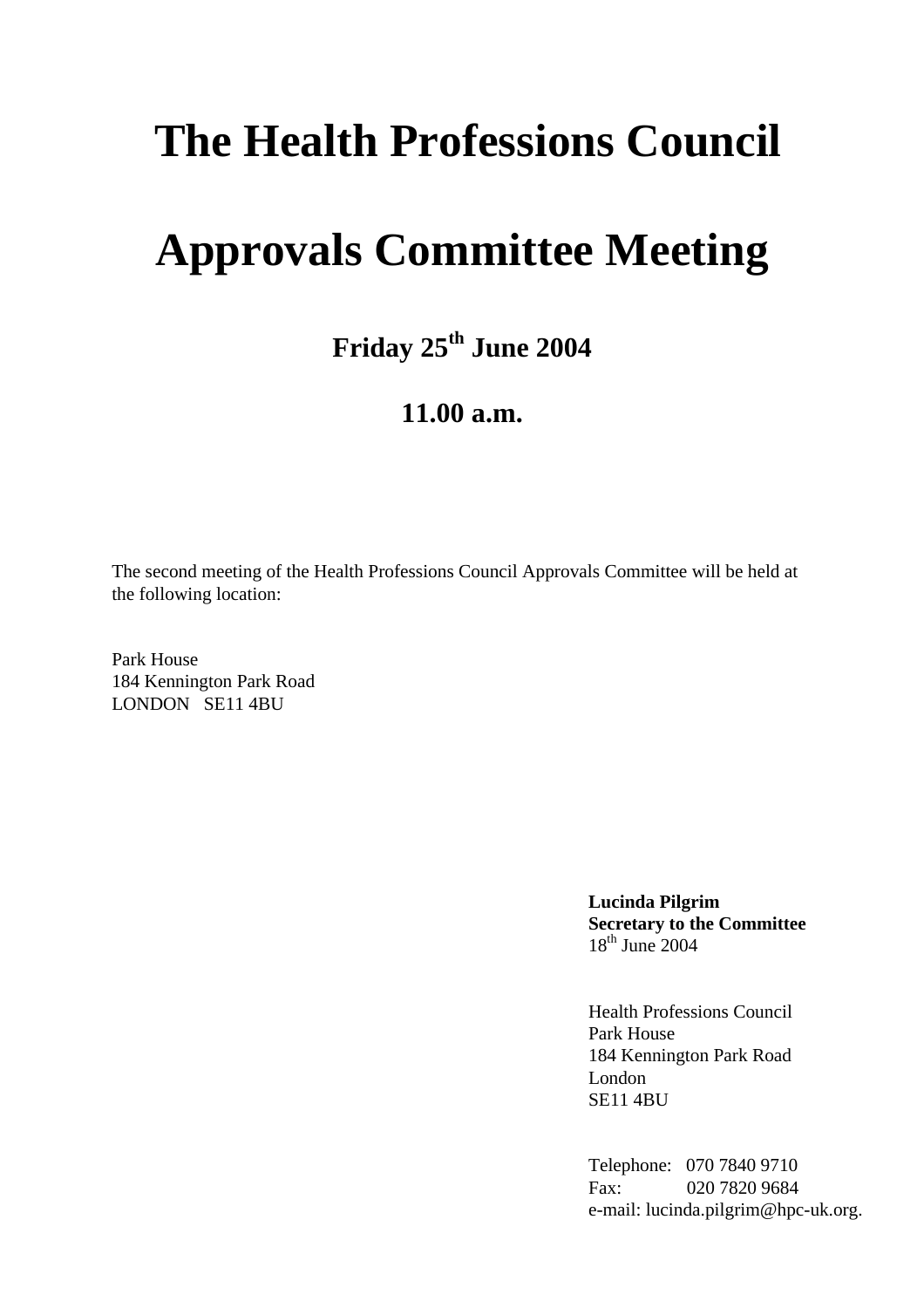| 1. | <b>Apologies for Absence</b>                                                                    |                                                                  | Verbal                        |
|----|-------------------------------------------------------------------------------------------------|------------------------------------------------------------------|-------------------------------|
| 2. | <b>Nomination of Chairman and Vice-Chairman</b>                                                 |                                                                  | Enclosure 1<br>AC/Paper 16/04 |
| 3. | <b>Approval of Agenda</b>                                                                       |                                                                  | Verbal                        |
| 4. | Minutes of the meeting held on 24 May 2004<br>From Secretary to the Committee - Lucinda Pilgrim |                                                                  | Enclosure 2<br>AC/Paper 17/04 |
| 5. | <b>Matters Arising</b>                                                                          |                                                                  | Verbal                        |
| 6. | <b>Approvals</b>                                                                                | <b>ITEMS FOR DISCUSSION / APPROVAL</b>                           |                               |
|    | 6.1                                                                                             | Principles and process for use in<br>new approvals of programmes | Enclosure 3<br>AC/Paper 18/04 |
|    | 6.2                                                                                             | Curriculum Guidance                                              | Enclosure 4<br>AC/Paper 19/04 |
|    | 6.3                                                                                             | New Approvals                                                    | Enclosure 5<br>AC/Paper 20/04 |
| 7. |                                                                                                 | <b>Annual Monitoring</b>                                         |                               |
|    | 7.1                                                                                             | Pro forma annual monitoring report                               | Enclosure 6                   |

AC/Paper 21/04

7.2 Audit of annual monitoring reports Enclosure 7 AC/Paper 22/04

### **ITEMS TO NOTE**

| 8. | <b>Any Other Business</b><br>Date and time of the next meeting |                                                      | Verbal |  |
|----|----------------------------------------------------------------|------------------------------------------------------|--------|--|
| 9. |                                                                |                                                      | Verbal |  |
|    | 9.1                                                            | The next meeting will be held on Monday 12 July 2004 |        |  |
|    | 9.2                                                            | The dates of the following meetings are as follows:  |        |  |
|    |                                                                |                                                      |        |  |

Tuesday 7<sup>th</sup> September 2004 11 a.m. Thursday 18<sup>th</sup> November 2004 11 a.m. Wednesday 2<sup>nd</sup> February 2005 11a.m.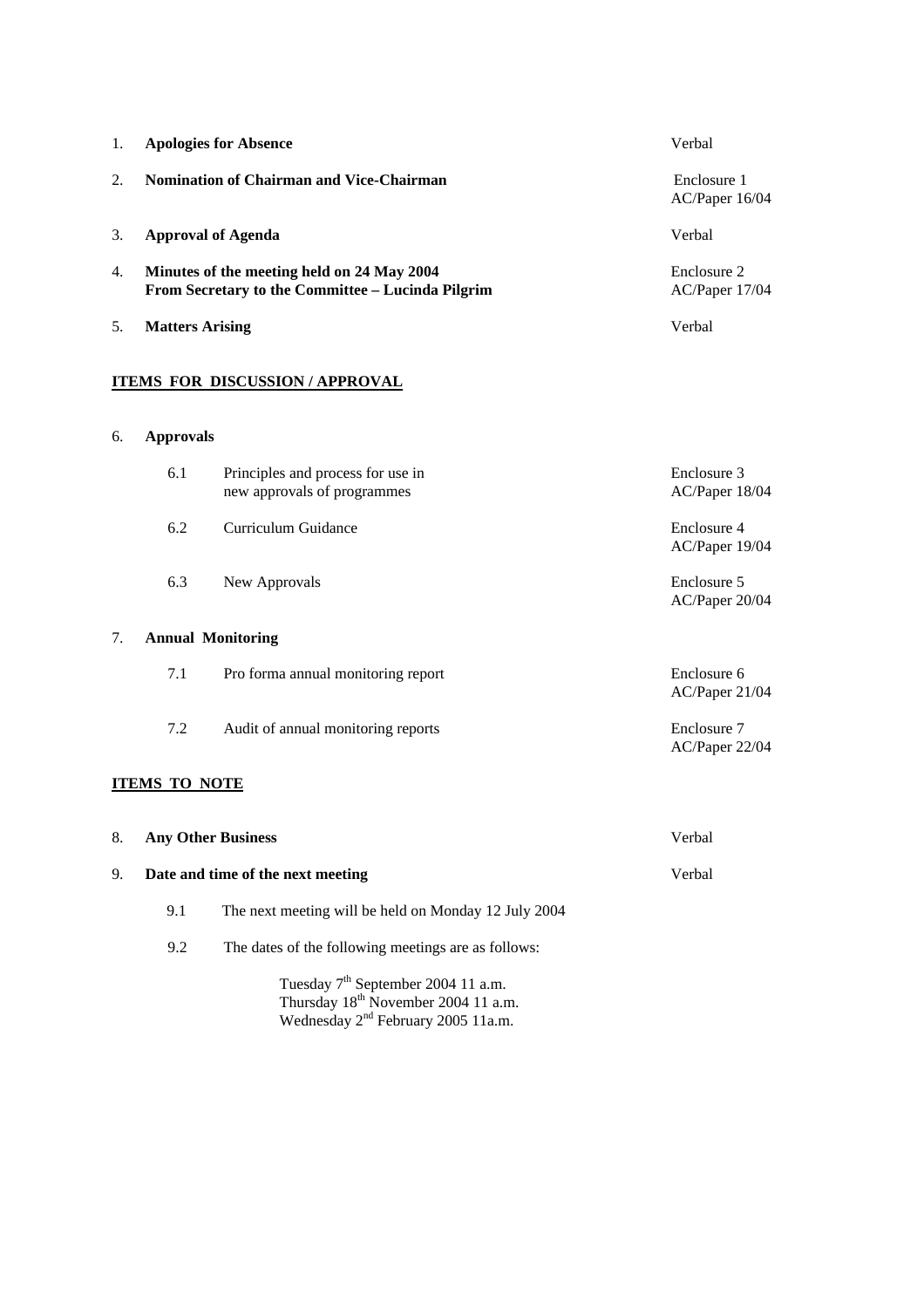**Agenda Item 2**

**Enclosure 1**

**AC/Paper 16/04**

## **APPROVALS COMMITTEE**

### **Nomination of Chairman and Vice Chairman**

**From: Secretary to the Committee Lucinda Pilgrim**

 **FOR DISCUSSION**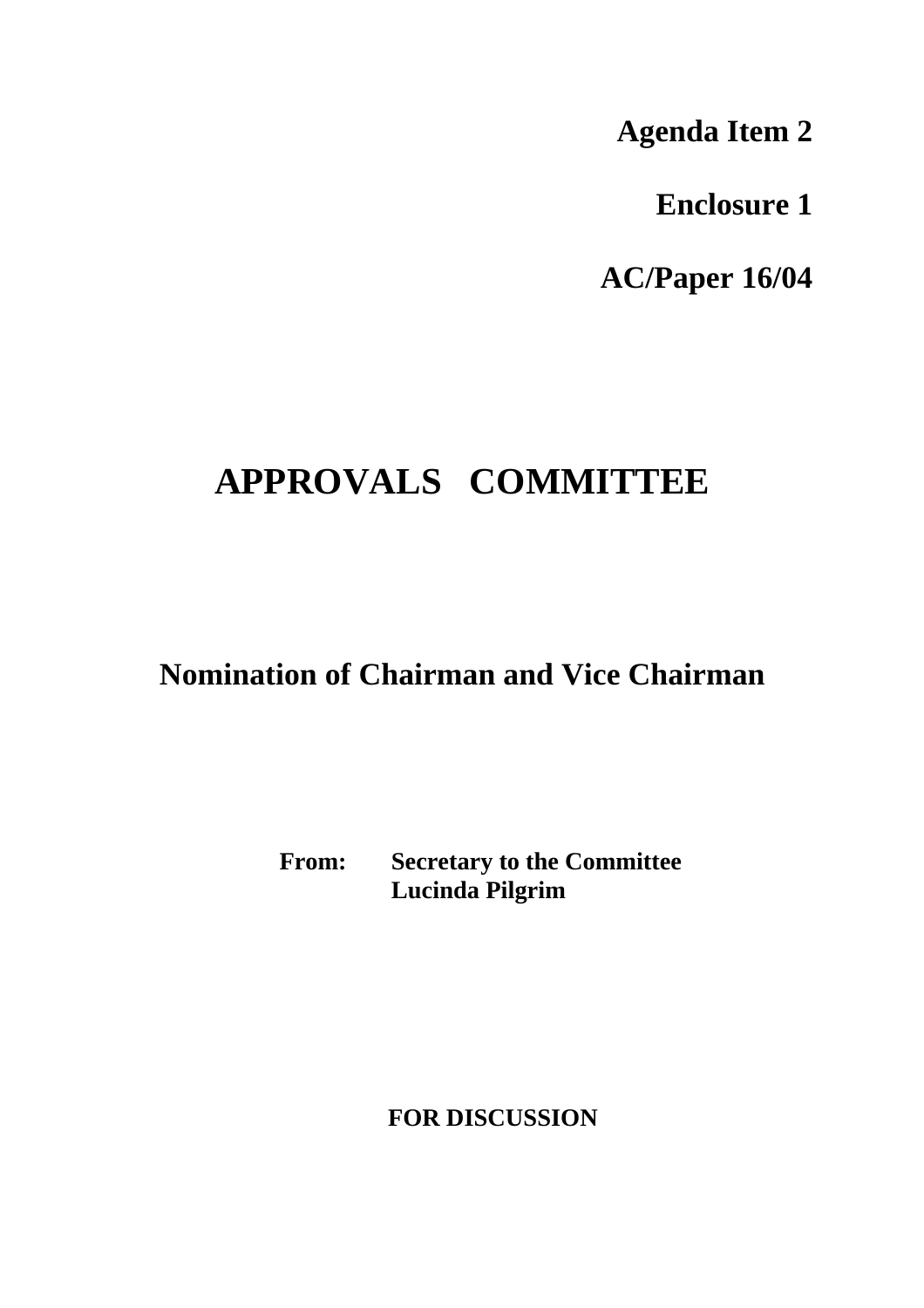### **Introduction**

Members of the Committee are requested to submit nominations for chairman and vice chairman

#### **Decision**

The Council will consider the agreed nominations at its next meeting on July 15 2004. No decision is required by the Committee.

### **Background Information**

A Chairman and Vice Chairman of the Committee need to be appointed.

### **Resource Implications**

None

### **Financial Implications**

None

### **Background Papers**

None

### **Appendices**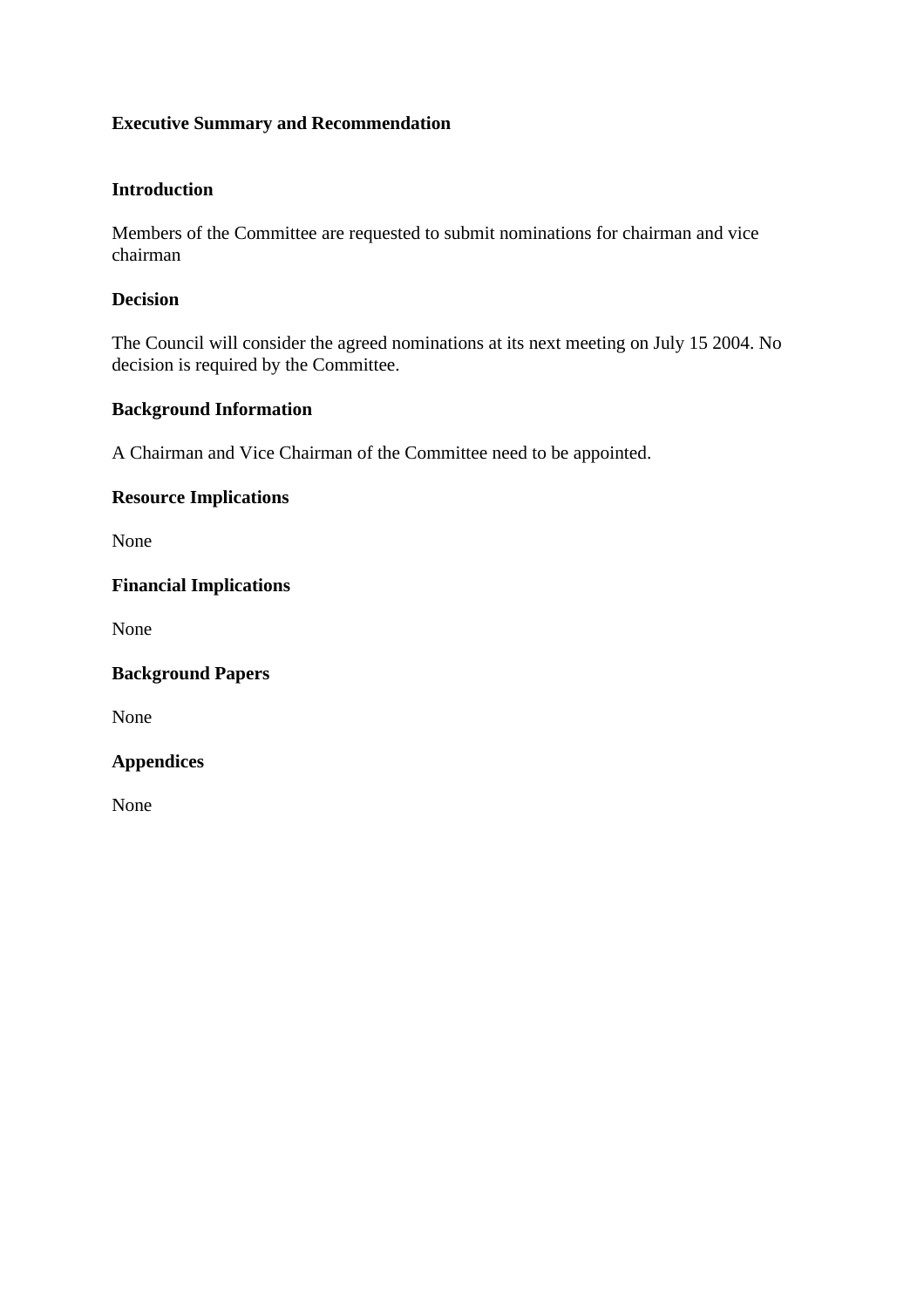**Agenda Item 4**

**Enclosure 2**

**AC/Paper 17/04**

## **APPROVALS COMMITTEE**

**Minutes of the Meeting held on 24 May 2004**

**From: Secretary to the Committee Lucinda Pilgrim**

 **FOR AGREEMENT AND SIGNING**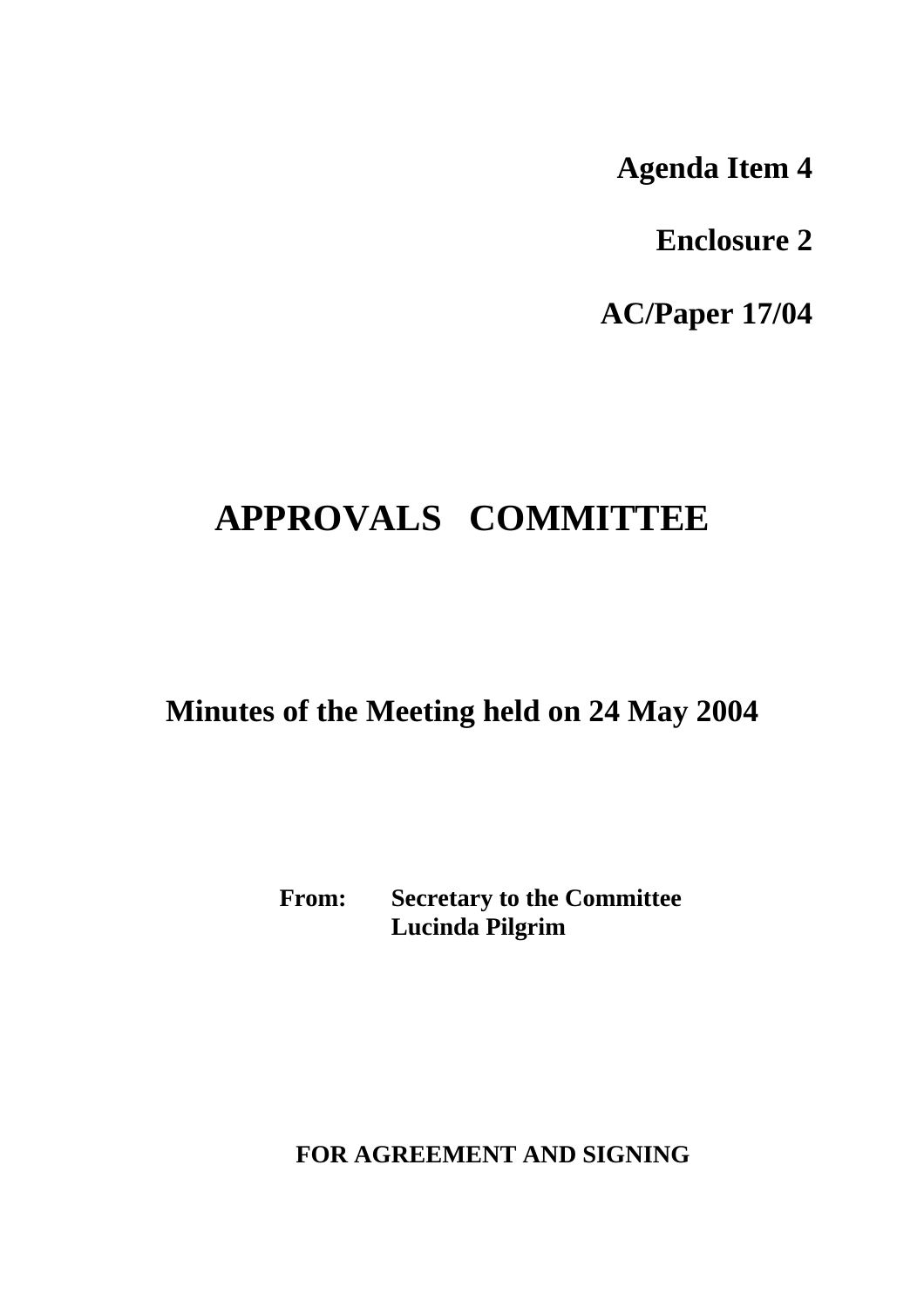**Agenda Item 6.1**

**Enclosure 3**

**AC/Paper 18/04**

### **APPROVALS COMMITTEE**

**Approvals Principles and process for use in New Approvals of Programmes**

**From: Thomas Berrie Education and Training Department**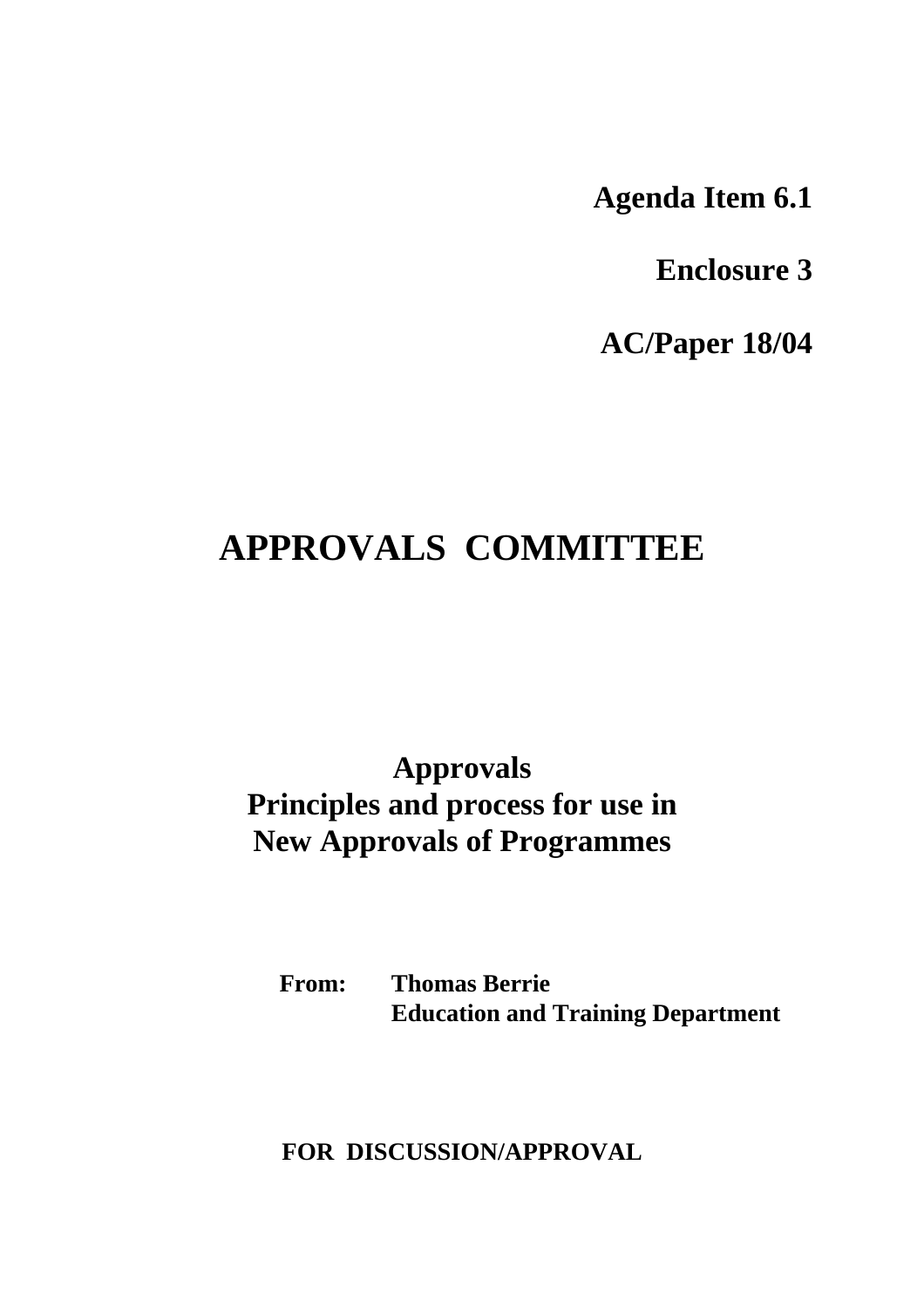### **Introduction**

At its previous meeting, the Committee asked that a paper be prepared setting out the principles and process that the Council will be using in respect of approval of new programmes. The attached paper has been prepared from the consultation document and the Committee's discussions on the approval process. Its contents are subject to the outcome of the consultation process. The principles and process in their final form will be determined after the results of the consultation process have been analysed.

### **Decision**

This paper is for information only. No decision is required.

### **Background information**

See attached paper

### **Resource implications**

None, report for information only

### **Financial implications**

None, report for information only

### **Background papers**

See attached.

### **Appendices**

Nine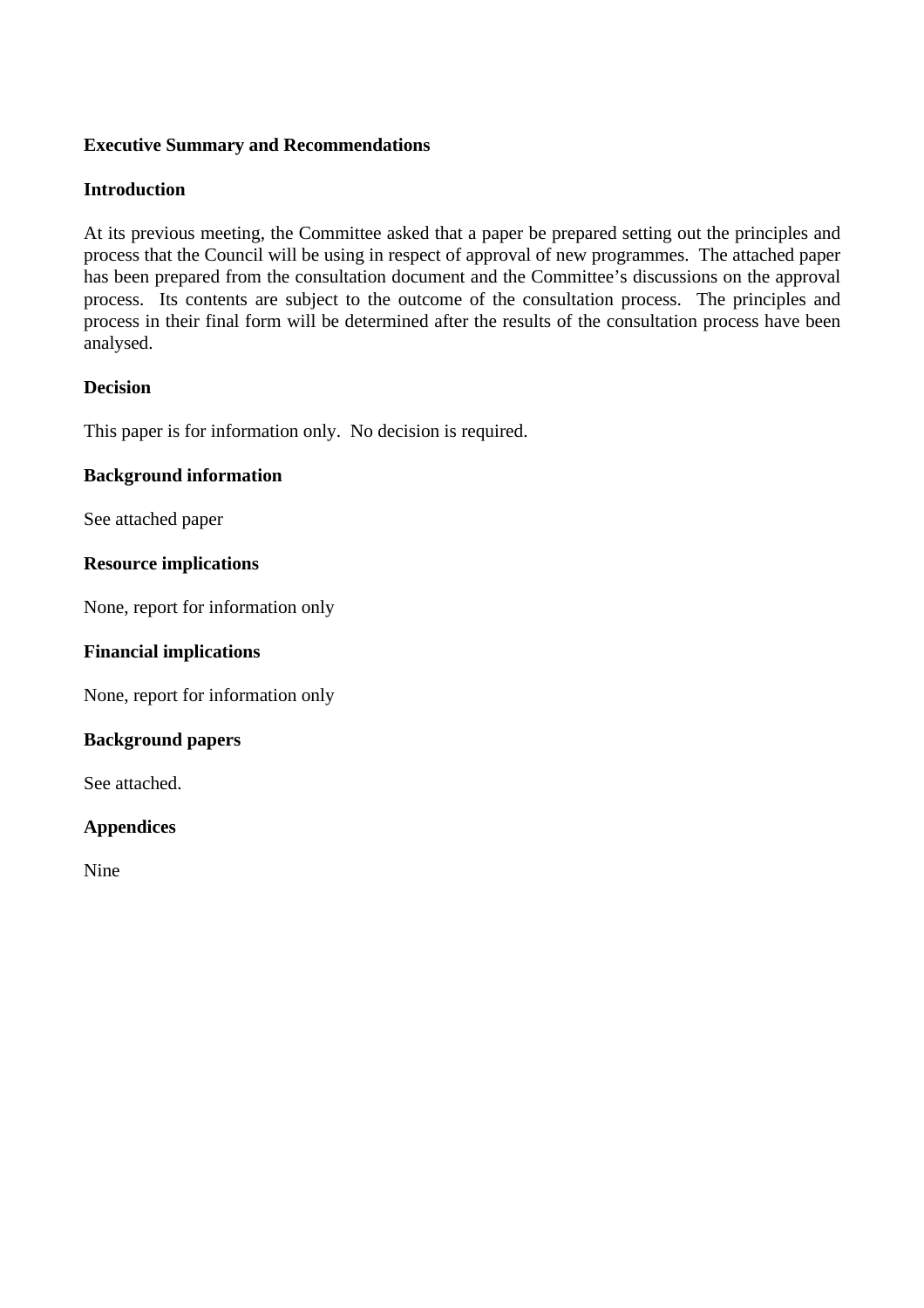**Agenda Item 6.2**

**Enclosure 4**

**AC/Paper 19/04**

## **APPROVALS COMMITTEE**

**Approvals Curriculum Guidance**

**From: Eileen Thornton and Norma Brook Committee Members**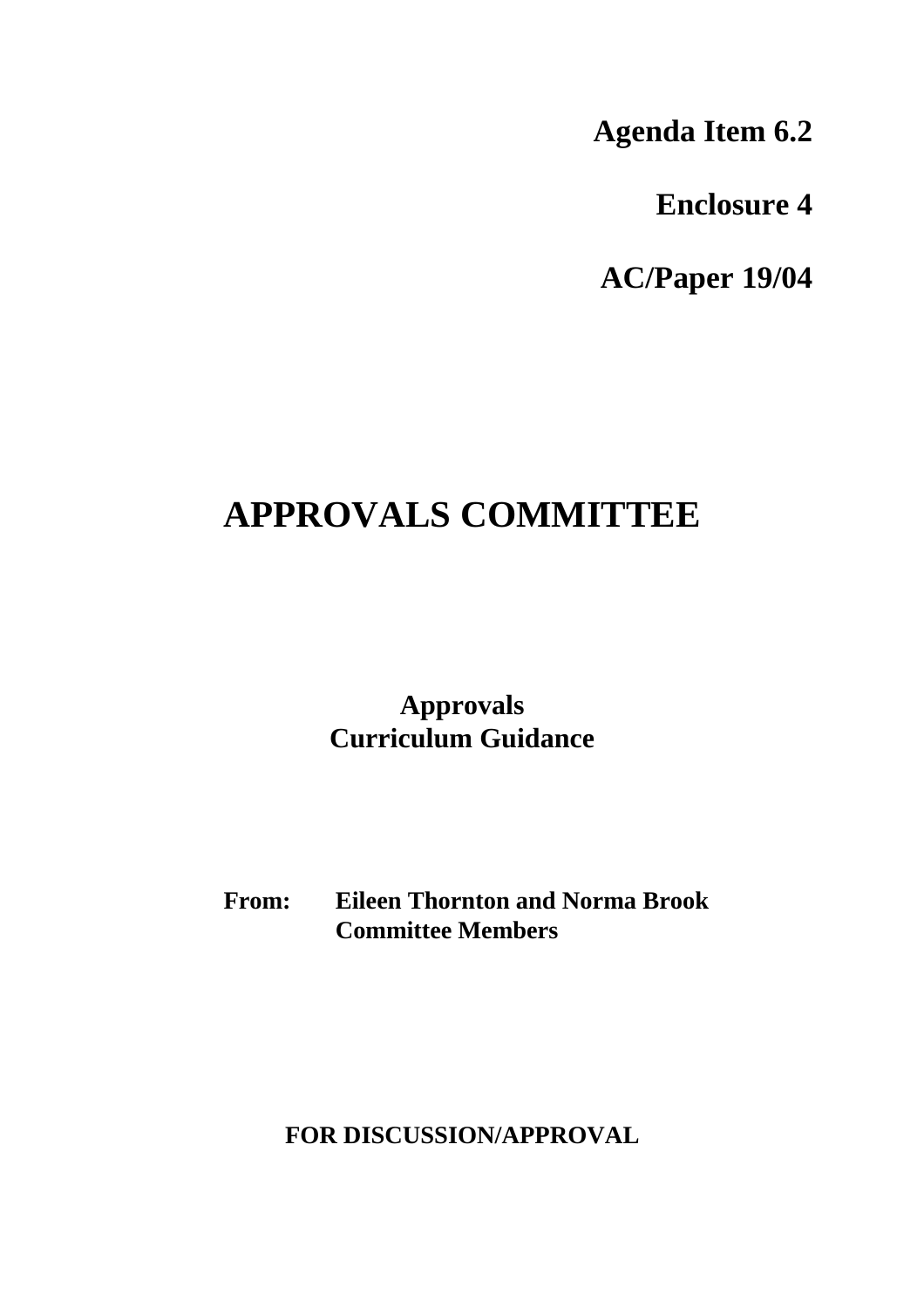### **Introduction**

The Committee agreed that the term 'Curriculum Guidance' should be defined and that a definition would be prepared for the meeting on 25 June 2004.

### **Decision**

The Committee is requested to consider the document and make a recommendation to the Education and Training Committee (ETC)

### **Background Information**

None

**Resource Implications**

None

### **Financial Implications**

None

**Background Papers**

None

### **Appendices**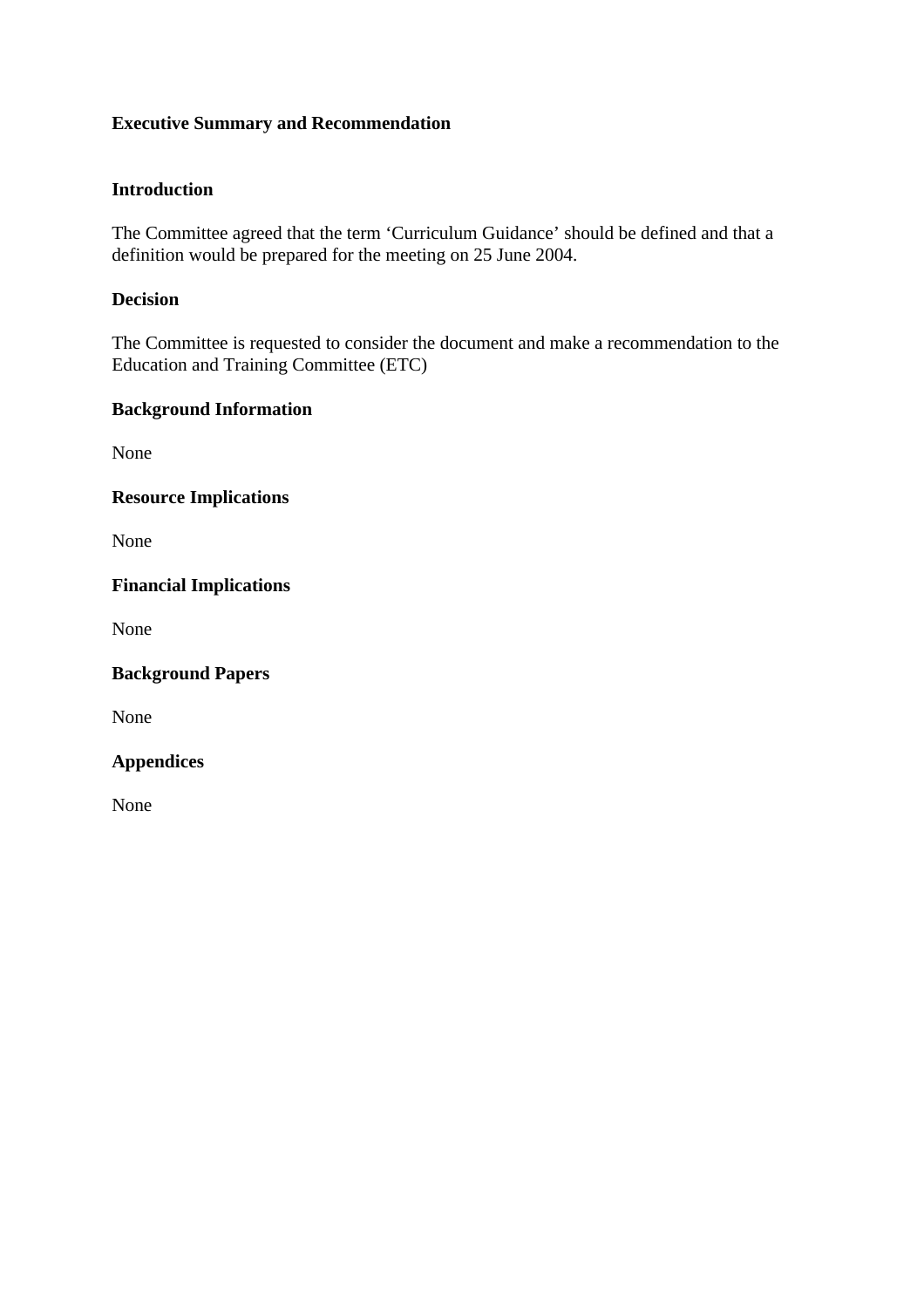**Agenda Item 6.3**

**Enclosure 5**

**AC/Paper 20/04**

## **APPROVALS COMMITTEE**

**Approvals New Approvals**

**From: Cathy Savage Education and Training Department**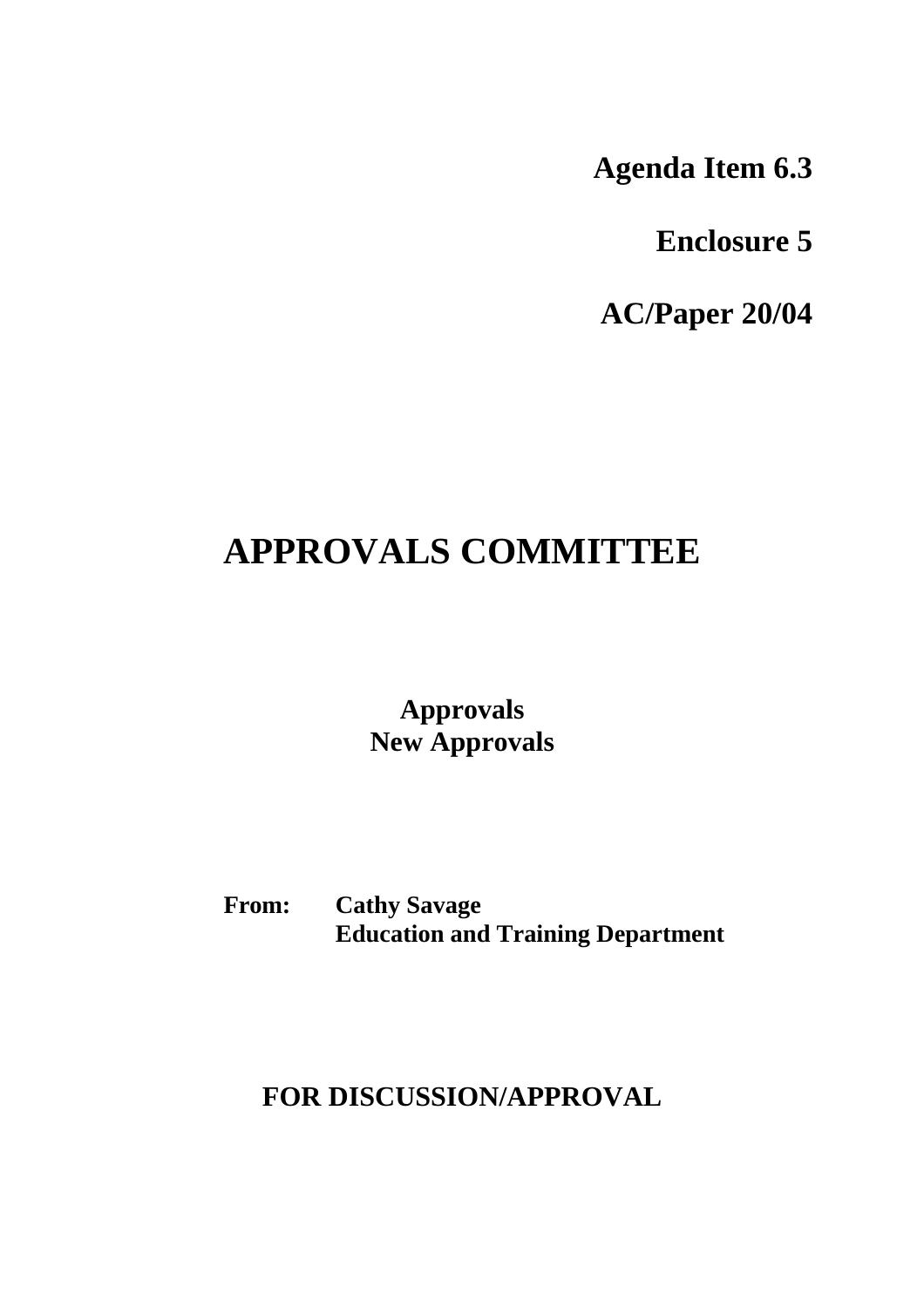### **Introduction**

**The Education & Training Committee concluded its consultation on the Standards of Education and Training and the approvals and annual monitoring processes in May 2004. The feedback on the consultation and the Committee's final decisions as to the new process under the Health Professions Order, 2001 will be published in July 2004. This will allow for a period to draft the process documents and the information required by visitors in order to discharge these functions. It is anticipated that visitor training will commence in September 2004. However, we have** new **programmes that wish to commence in spring 2005 which require HPC approval.**

#### **Decision**

The Committee is requested to agree that the following **new** programmes be scheduled for approval events commencing in the autumn 2004:

| Name of Institution | Name of Programme        | Commencement date | <b>Contact Name and</b> |
|---------------------|--------------------------|-------------------|-------------------------|
|                     |                          |                   | Number                  |
| Leeds Metropolitan  | <b>MSc Physiotherapy</b> | February 2005     | Sue Smith/Diana         |
| University          | and                      |                   | Daltrey (Assistant      |
|                     | <b>MSc</b> Occupational  |                   | Dean)                   |
|                     | Therapy                  |                   |                         |
| University of East  | <b>MSc Occupational</b>  | February 2005     | Richard Stephenson,     |
| Anglia              | Therapy (pre-            |                   | Dean                    |
|                     | registration)            |                   |                         |

#### **Background information**

Please refer to letters of correspondence between HPC and the education providers  $\sim$  for information.

#### **Resource implications**

Attendance of an HPC officer.

#### **Financial implications**

Attendance allowance and expenses payable to the HPC Partners (visitors).

Agreement as to whether an HPC Officer should be in attendance in which case, normal travel and accommodation expenses.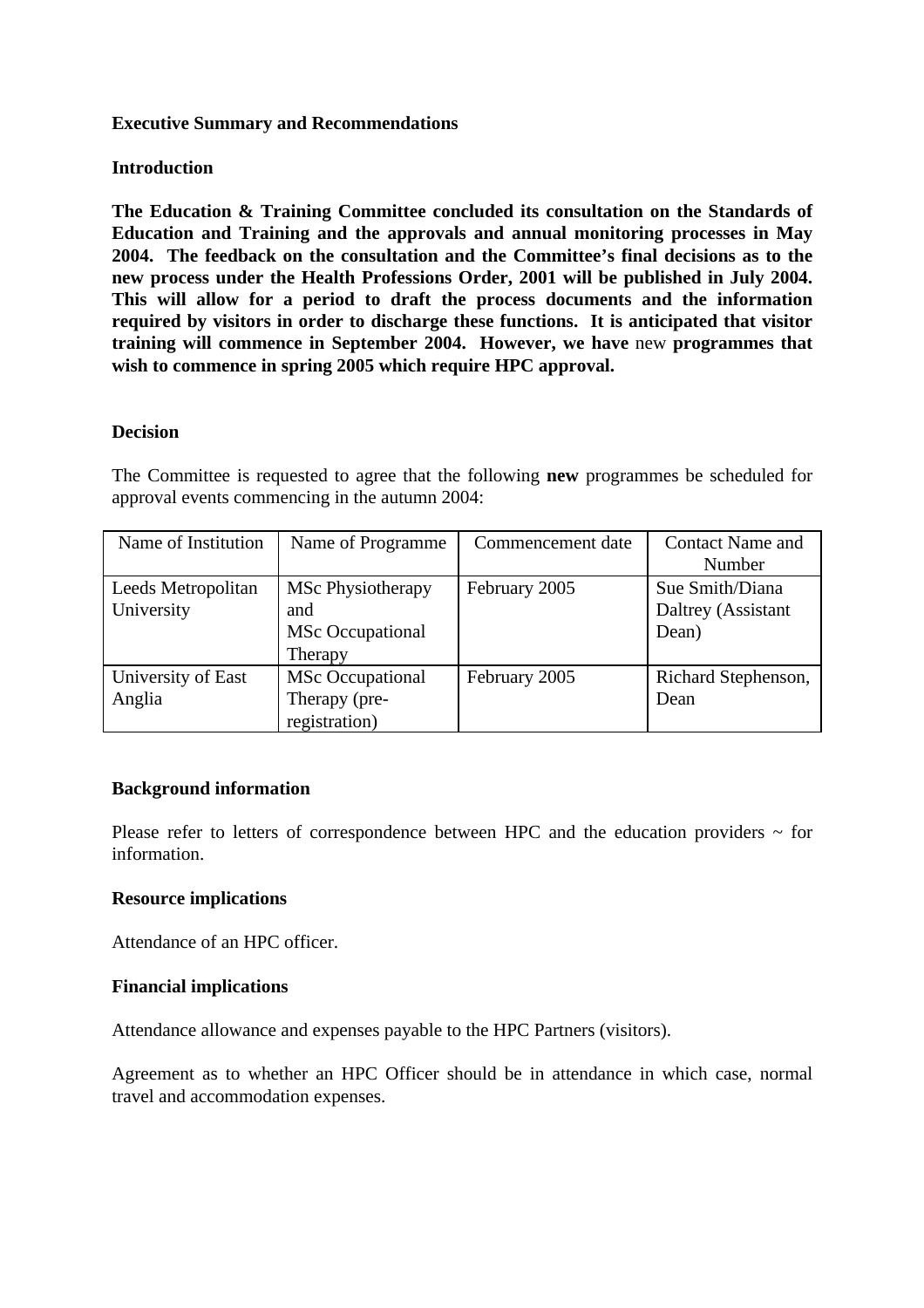### **Background papers**

As attached

### **Appendices**

None.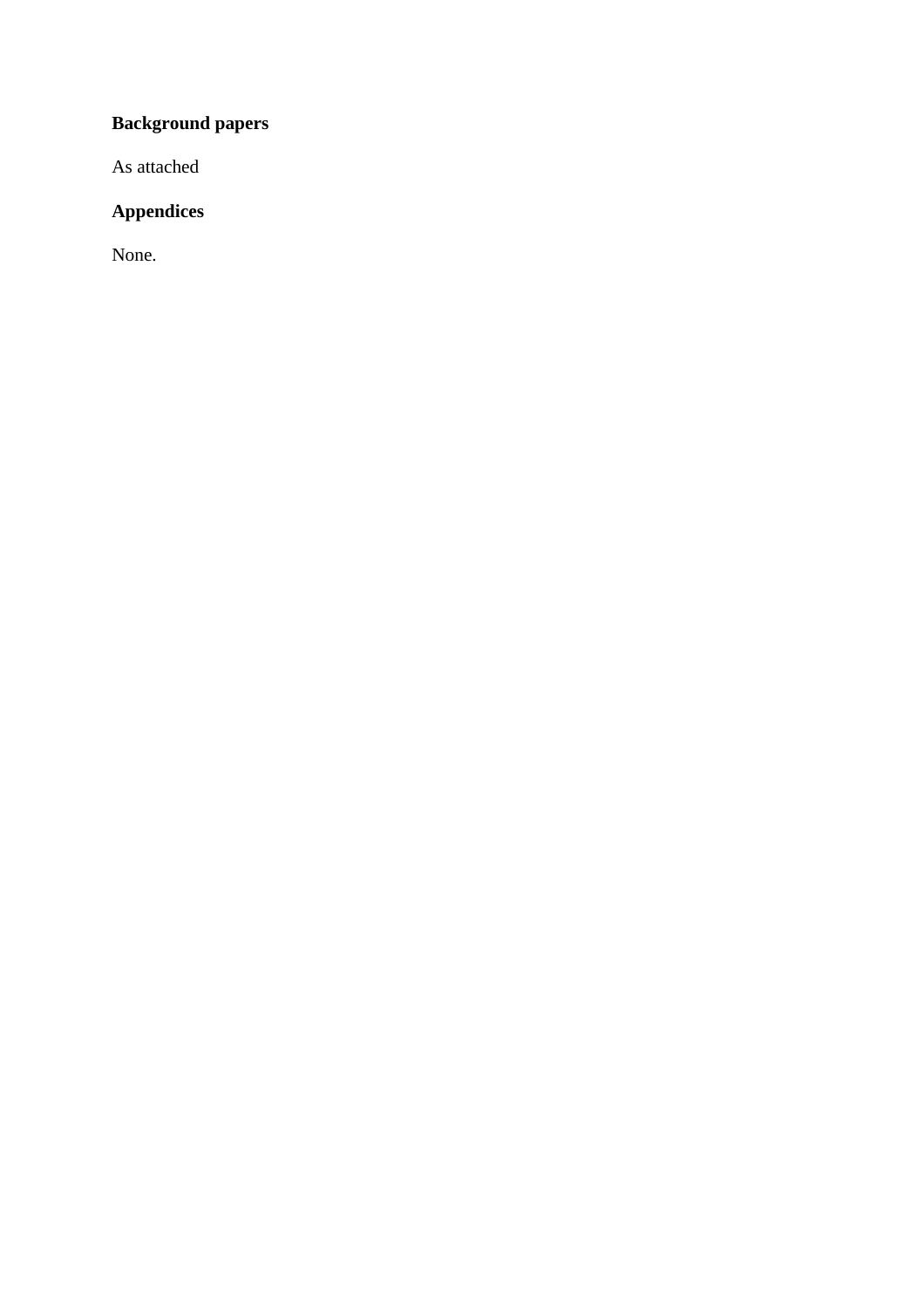**Agenda Item 7.1**

**Enclosure 6**

**AC/Paper 21/04**

## **APPROVALS COMMITTEE**

### **Annual Monitoring Pro Forma Annual Monitoring Report**

**From: Eileen Thornton and Carol Lloyd Committee Members**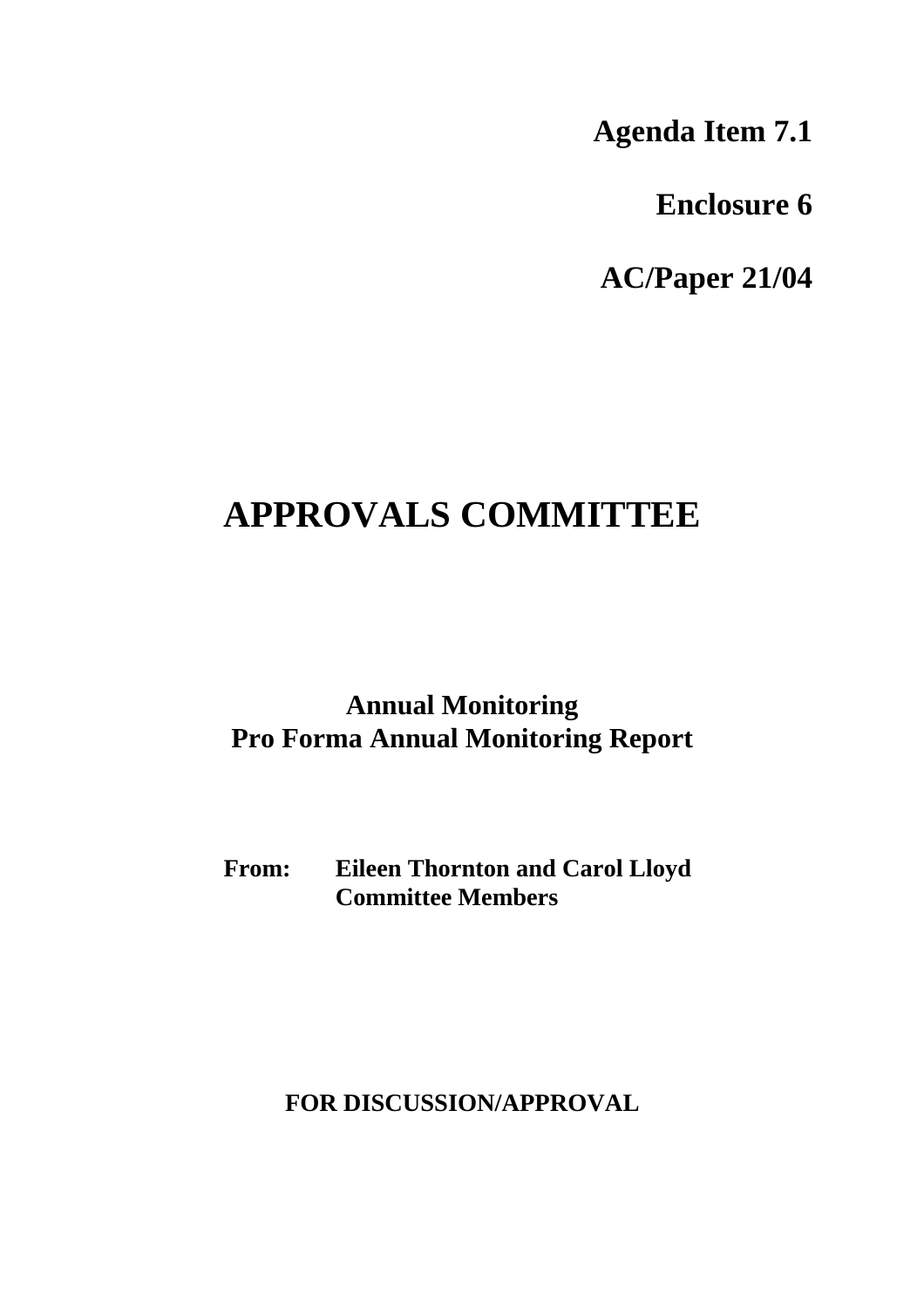### **Introduction**

The Committee agreed that a pro forma annual monitoring report would be prepared for consideration at the meeting on 25 June 2004.

### **Decision**

The Committee is requested to consider the document and make a recommendation to the Education and Training Committee (ETC)

### **Background Information**

None

**Resource Implications**

None

### **Financial Implications**

None

**Background Papers**

None

### **Appendices**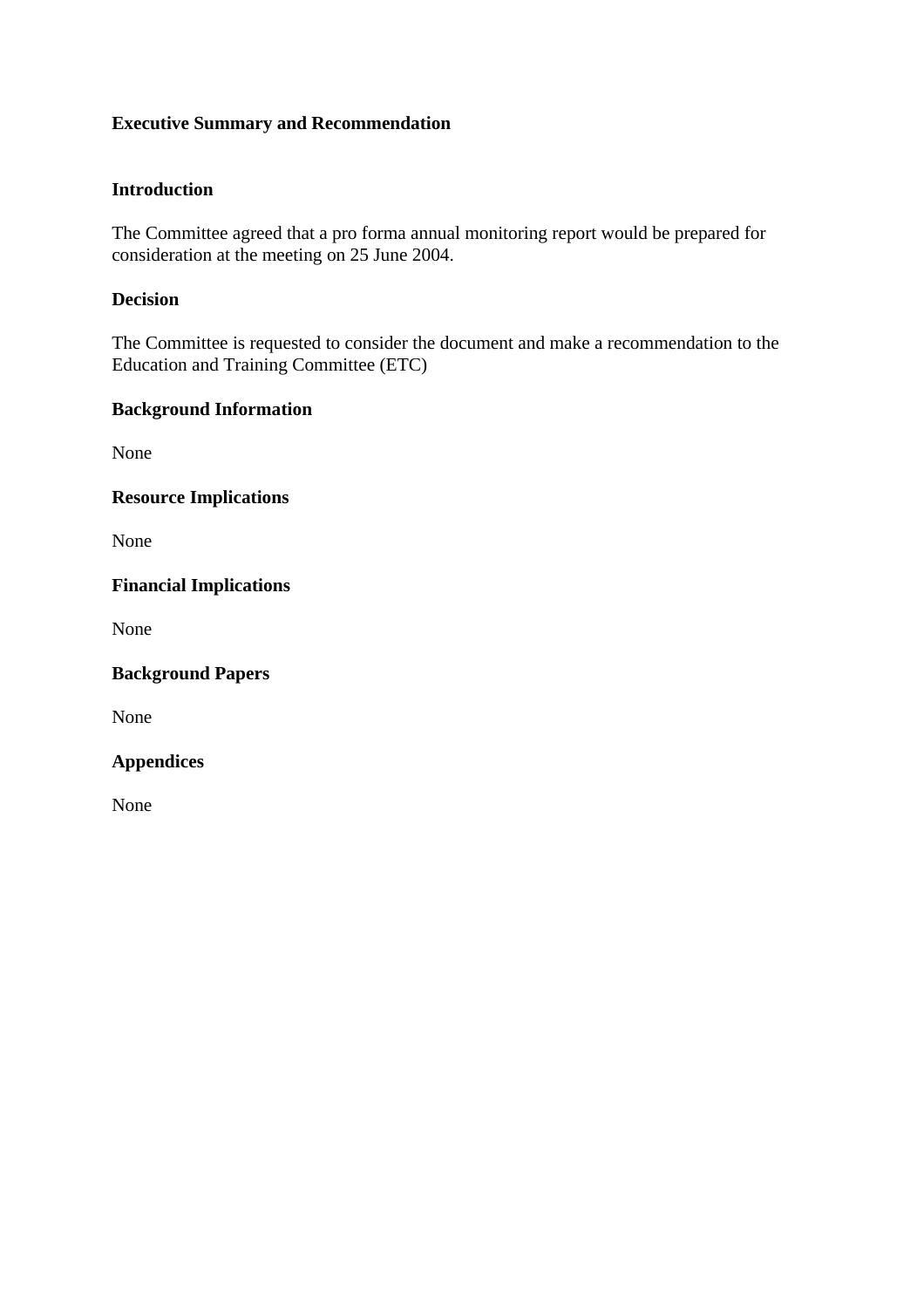**Agenda Item 7.2**

**Enclosure 7**

**AC/Paper 22/04**

## **APPROVALS COMMITTEE**

**Annual Monitoring Audit of Annual Monitoring Reports**

**From: Secretary to the Committee Lucinda Pilgrim**